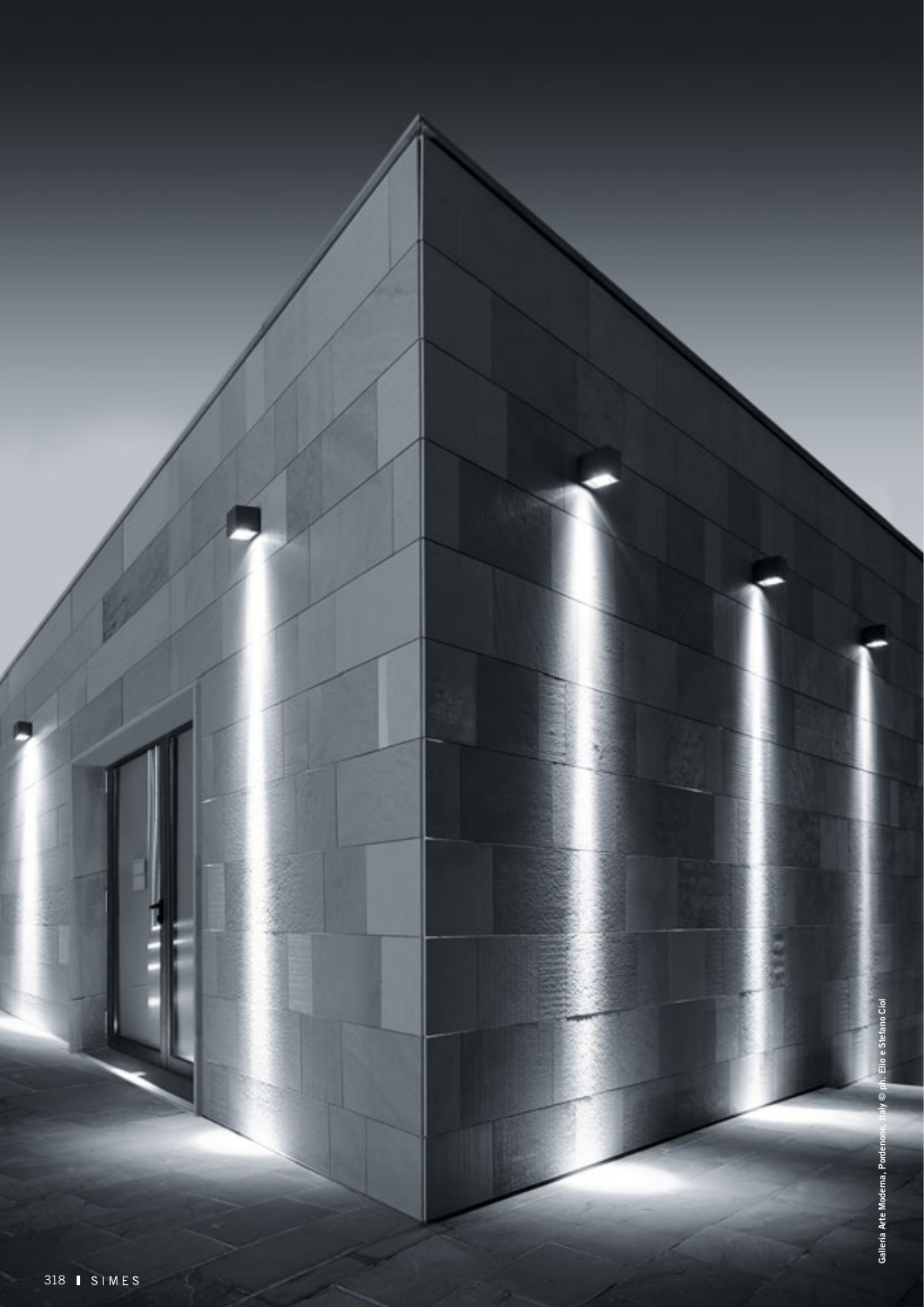









Wall and ceiling effect

The continuous process in the search of clean cut lines and pure shapes, together with the use of materials that can enhance such essential design characteristics has resulted in the development of LOFT. A complete set of fittings available in three sizes allowing for diverse applications.







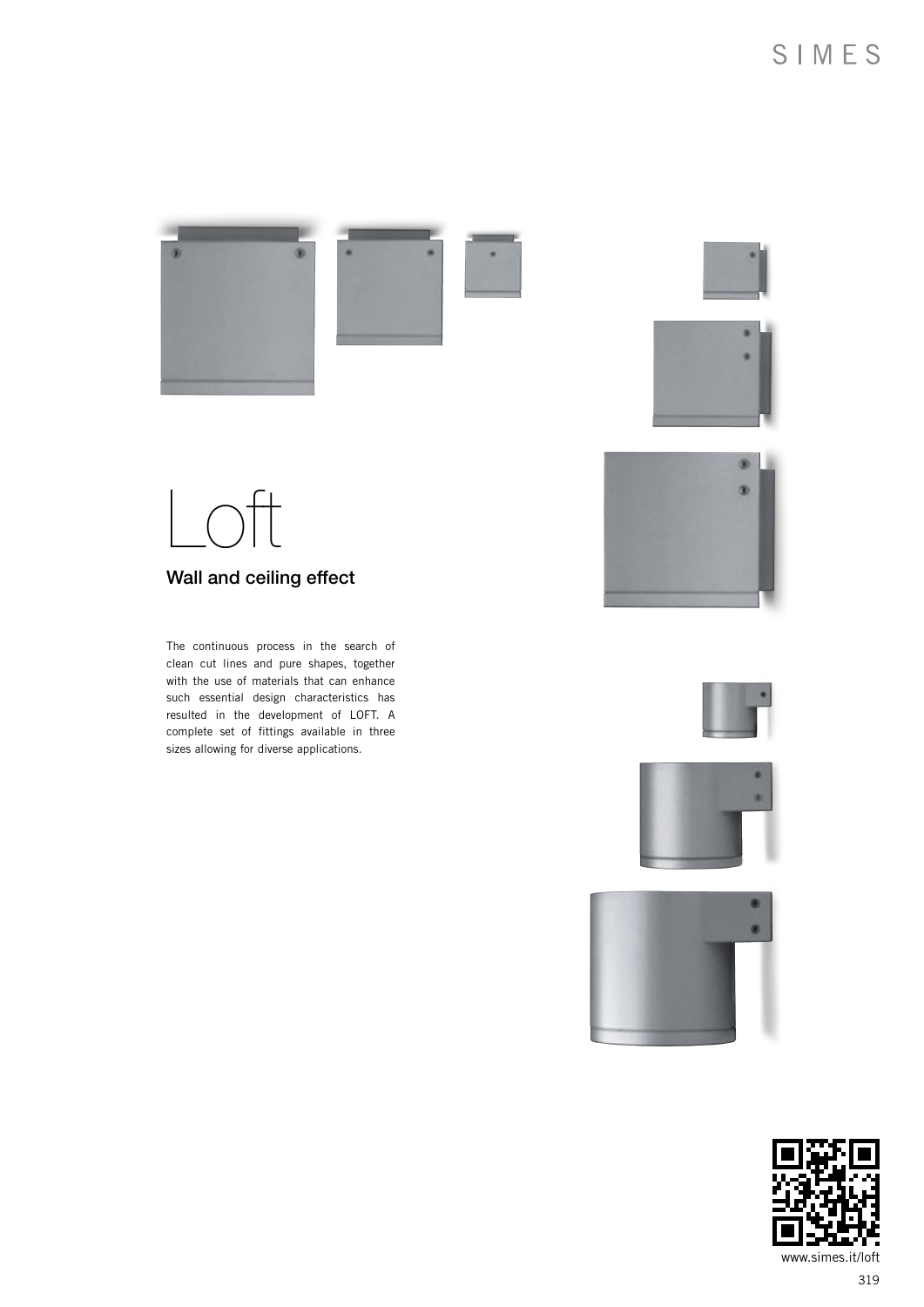



Die-cast EN AB-47100 aluminium housing with high corrosion resistance. Stainless steel screws. Clear toughened glass diffuser. Pre-wired luminaire with 0,6m of neoprene cable (Microloft). Luminaire with one single cable entry and grommet (Loft and Miniloft). Silicone gaskets. Double powder paint.

Protection class IP65

Isolation class  $CLASS I @$ CLASS II **q** MICROLOFT

Mechanical resistance of diffusor IK 06

Leds 4000K CRI90 versions are available on request.

 S.6605 EXTENSIVE BEAM LENS for LOFT SQUARE



 S.6630**EXTENSIVE BEAM LENS for** LOFT ROUND

#### Colours:

| $\bigcirc$ White          | (code.01) |
|---------------------------|-----------|
| Aluminium grey (code .14) |           |

*www.simes.it* 

*For the latest technical information and luminaire updates with LED technology please refer to* 

REGISTERED DESIGN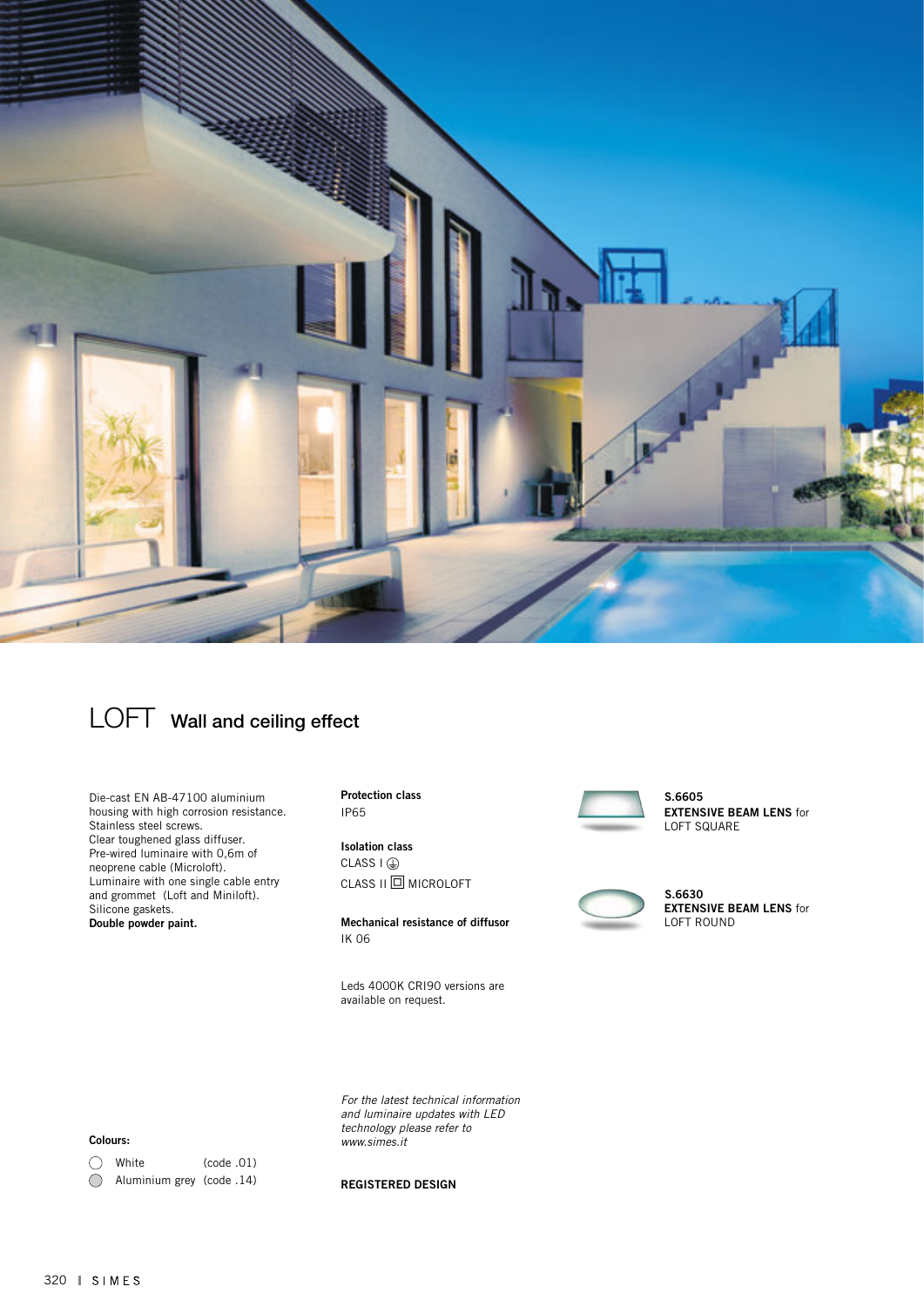# LOFT ROUND Wall mounted

# SIMES

#### Microloft wall round







| S.6622W<br>$\vert \circ \vert$     | h(m) | $7^{\circ}$ $\times$ 28 $^{\circ}$<br>$\varnothing$ (m) | 3000K<br>E( x ) |
|------------------------------------|------|---------------------------------------------------------|-----------------|
| 1 HIGH-POWER LED 3000K CRI90 105Im |      |                                                         |                 |
| Rated Iuminaire Iuminous flux 74Im |      | $0.13 + 0.49$                                           | 604             |
| Rated input power 2,2W             |      | $0.26 + 0.99$                                           | 151             |
| 220V-240V AC 50/60Hz Not Dimmable  | 3    | $0.39 + 1.48$                                           | 67              |
|                                    | 4    | $0.52 + 1.98$                                           | 38              |
| Led position fixed                 | 5    | $0.65 + 2.47$                                           | 24              |

Beam lenses available on request with no surcharge: 9°, 22° and 38°

### Miniloft wall round







| S.6658W<br>$\bullet$                                               |                | $12^{\circ}$<br>$\varnothing(m)$ | 3000K<br>E(1x) |
|--------------------------------------------------------------------|----------------|----------------------------------|----------------|
| 4 HIGH-POWER LEDs 3000K CRI90 566Im                                | h(m)           |                                  |                |
| Rated Iuminaire Iuminous flux 436Im                                | 1              | 0.22                             | 6535           |
| Rated input power 8W                                               | $\overline{2}$ | 0.43                             | 1634           |
| 220V-240V AC 50/60Hz / DC Not Dimmable                             | 3              | 0.65                             | 726            |
| Adjustable $\pm 15^\circ$ optic                                    | 4              | 0.87                             | 408            |
| Computer-simulated photometrics                                    | 5              | 1.09                             | 261            |
|                                                                    |                |                                  |                |
|                                                                    |                | $34^\circ$                       | 3000K          |
| S.6628W<br>ا ہ ا                                                   | h(m)           | $\varnothing(m)$                 | E(1x)          |
| 4 HIGH-POWER LEDs 3000K CRI90 566Im                                |                |                                  |                |
| Rated Iuminaire Iuminous flux 396Im                                | 1              | 0.60                             | 1108           |
|                                                                    | $\overline{2}$ | 1.21                             | 277            |
| Rated input power 8W                                               | 3              | 1.81                             | 123            |
| 220V-240V AC 50/60Hz / DC Not Dimmable                             | $\overline{4}$ | 2.42                             | 69             |
| Adjustable $\pm 15^\circ$ optic<br>Computer-simulated photometrics | 5              | 3.02                             | 44             |

Beam lenses available on request with no surcharge: 63°, 10°x44°

#### Loft wall round









 $\blacksquare$ 

34°

| S.6689W<br>  ه                         | h(m)           | $12^{\circ}$<br>$\varnothing$ (m) | 3000K<br>E( x) |
|----------------------------------------|----------------|-----------------------------------|----------------|
| 9 HIGH-POWER LEDs 3000K CRI90 1542lm   |                |                                   |                |
| Rated Iuminaire Iuminous flux 1108Im   | $\mathfrak{p}$ | 0.43                              | 4145           |
| Rated input power 18,5W                | 4              | 0.87                              | 1036           |
| 220V-240V AC 50/60Hz / DC Not Dimmable | 6              | 1.30                              | 461            |
|                                        | 8              | 1.74                              | 259            |
| Adjustable $\pm 15^\circ$ optic        | 10             | 2.17                              | 166            |
| Computer-simulated photometrics        |                |                                   |                |
| S.6680W<br>ا ه ا                       |                | $34^\circ$                        | 3000K          |
|                                        | h(m)           | $\varnothing$ (m)                 | E( x )         |
| 9 HIGH-POWER LEDs 3000K CRI90 1542Im   |                |                                   |                |
| Rated Iuminaire Iuminous flux 1089Im   | 2              | 1.21                              | 761            |
| Rated input power 18,5W                | 4              | 2.42                              | 190            |
| 220V-240V AC 50/60Hz / DC Not Dimmable | 6              | 3.62                              | 85             |
|                                        | R              | 4.83                              | 48             |
| Adjustable $\pm 15^\circ$ optic        | 10             | 6.04                              | 30             |

Beam lenses available on request with no surcharge: 63°, 10°x44°

Computer-simulated photometrics

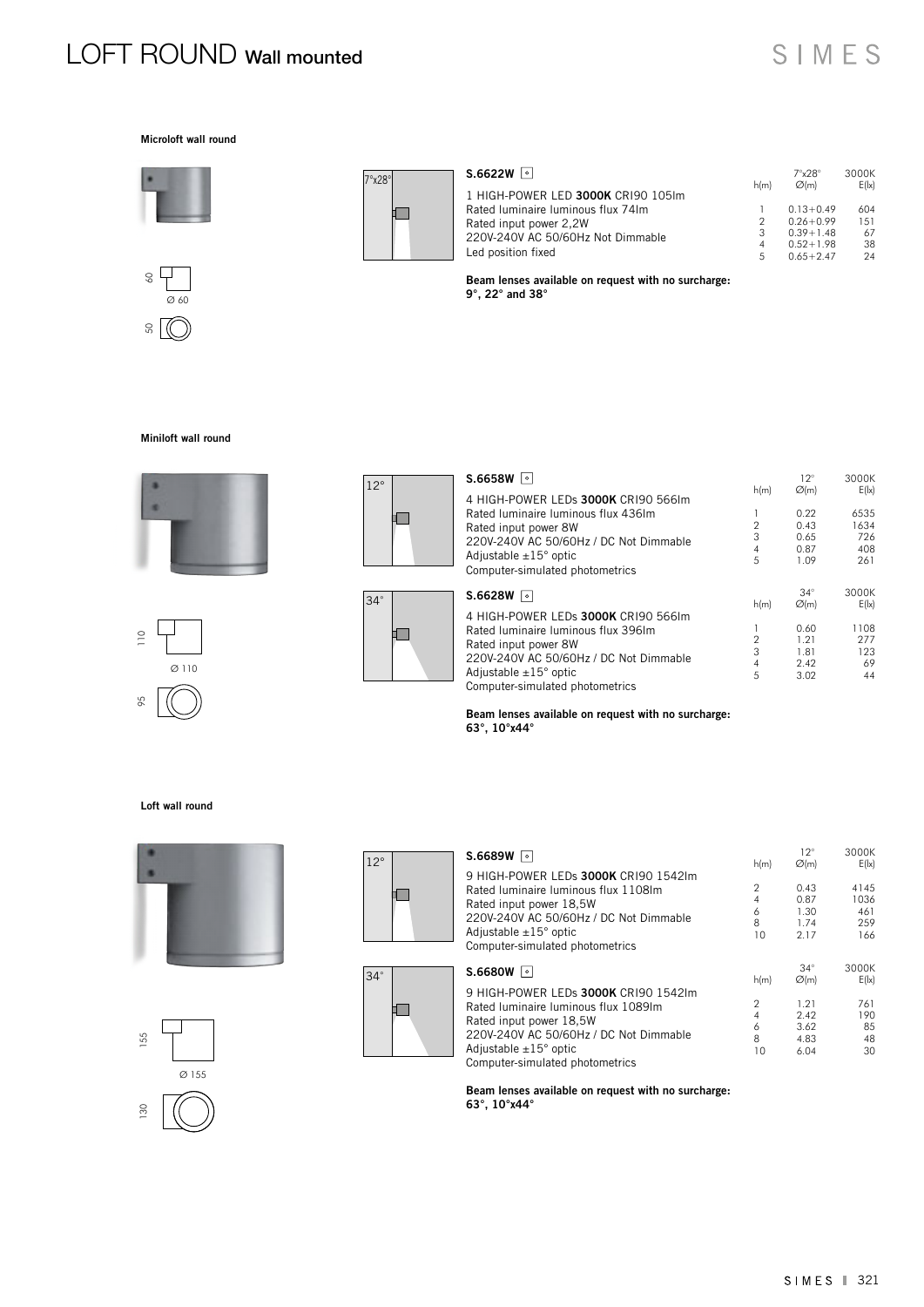# LOFT SQUARE Wall mounted

## SIMES

12° 3000K

### Microloft wall square





| 1 HIGH-POWER LED 3000K CRI90 105lm<br>Rated Iuminaire Iuminous flux 74Im<br>$0.13 + 0.49$<br>$0.26 + 0.99$<br>2<br>Rated input power 2,2W<br>$0.39 + 1.48$<br>3<br>220V-240V AC 50/60Hz Not Dimmable<br>$0.52 + 1.98$<br>4 | S.6625W<br>$\circ$ |      | $7^{\circ}$ $28^{\circ}$ | 3000K |
|----------------------------------------------------------------------------------------------------------------------------------------------------------------------------------------------------------------------------|--------------------|------|--------------------------|-------|
|                                                                                                                                                                                                                            |                    | h(m) | $\varnothing$ (m)        | E( x) |
|                                                                                                                                                                                                                            |                    |      |                          | 604   |
|                                                                                                                                                                                                                            |                    |      |                          | 151   |
|                                                                                                                                                                                                                            |                    |      |                          | 67    |
|                                                                                                                                                                                                                            |                    |      |                          | 38    |
| $0.65 + 2.47$<br>5                                                                                                                                                                                                         | Led position fixed |      |                          | 24    |

Beam lenses available on request with no surcharge: 9°, 22° and 38°

### Miniloft wall square



110







| S.6655W<br>$\bullet$                   |                     | $12^{\circ}$     | 3000K    |
|----------------------------------------|---------------------|------------------|----------|
| 4 HIGH-POWER LEDs 3000K CRI90 566Im    | h(m)                | $\varnothing(m)$ | E(1x)    |
| Rated Iuminaire Iuminous flux 436Im    |                     | 0.22             | 6535     |
| Rated input power 8W                   | $\overline{2}$      | 0.43             | 1634     |
| 220V-240V AC 50/60Hz / DC Not Dimmable | 3                   | 0.65             | 726      |
| Adjustable $\pm 15^\circ$ optic        | $\overline{4}$      | 0.87             | 408      |
| Computer-simulated photometrics        | 5                   | 1.09             | 261      |
|                                        |                     |                  |          |
| S.6618W<br>$\circ$                     |                     | $34^\circ$       | 3000K    |
| 4 HIGH-POWER LEDs 3000K CRI90 566Im    | h(m)                | $\varnothing(m)$ | E(1x)    |
| Rated Iuminaire Iuminous flux 396Im    |                     | 0.60             | 1108     |
| Rated input power 8W                   | $\overline{2}$      | 1.21             | 277      |
| 220V-240V AC 50/60Hz / DC Not Dimmable | 3                   | 1.81             | 123      |
| Adjustable $\pm 15^\circ$ optic        | $\overline{4}$<br>5 | 2.42<br>3.02     | 69<br>44 |

Beam lenses available on request with no surcharge: 63°, 10°x44°

#### Loft wall square







S.6695W 0



|                                                                    | h(m)           | $\varnothing$ (m) | E( x ) |
|--------------------------------------------------------------------|----------------|-------------------|--------|
| 9 HIGH-POWER LEDs 3000K CRI90 1542lm                               |                |                   |        |
| Rated Iuminaire Iuminous flux 1108Im                               | $\mathfrak{p}$ | 0.43              | 4145   |
| Rated input power 18,5W                                            | 4              | 0.87              | 1036   |
| 220V-240V AC 50/60Hz / DC Not Dimmable                             | 6              | 1.30              | 461    |
|                                                                    | 8              | 1.74              | 259    |
| Adjustable $\pm 15^\circ$ optic                                    | 10             | 2.17              | 166    |
| Computer-simulated photometrics                                    |                |                   |        |
|                                                                    |                |                   |        |
|                                                                    |                |                   |        |
| S.6678W<br>ا ه ا                                                   |                | $34^\circ$        | 3000K  |
|                                                                    | h(m)           | $\varnothing(m)$  | E( x ) |
| 9 HIGH-POWER LEDs 3000K CRI90 1542lm                               |                |                   |        |
| Rated Iuminaire Iuminous flux 1089Im                               | $\mathfrak{p}$ | 1.21              | 761    |
|                                                                    | 4              | 2.42              | 190    |
| Rated input power 18,5W                                            | 6              | 3.62              | 85     |
| 220V-240V AC 50/60Hz / DC Not Dimmable                             | 8              | 4.83              | 48     |
| Adjustable $\pm 15^\circ$ optic<br>Computer-simulated photometrics | 10             | 6.04              | 30     |

Beam lenses available on request with no surcharge: 63°, 10°x44°